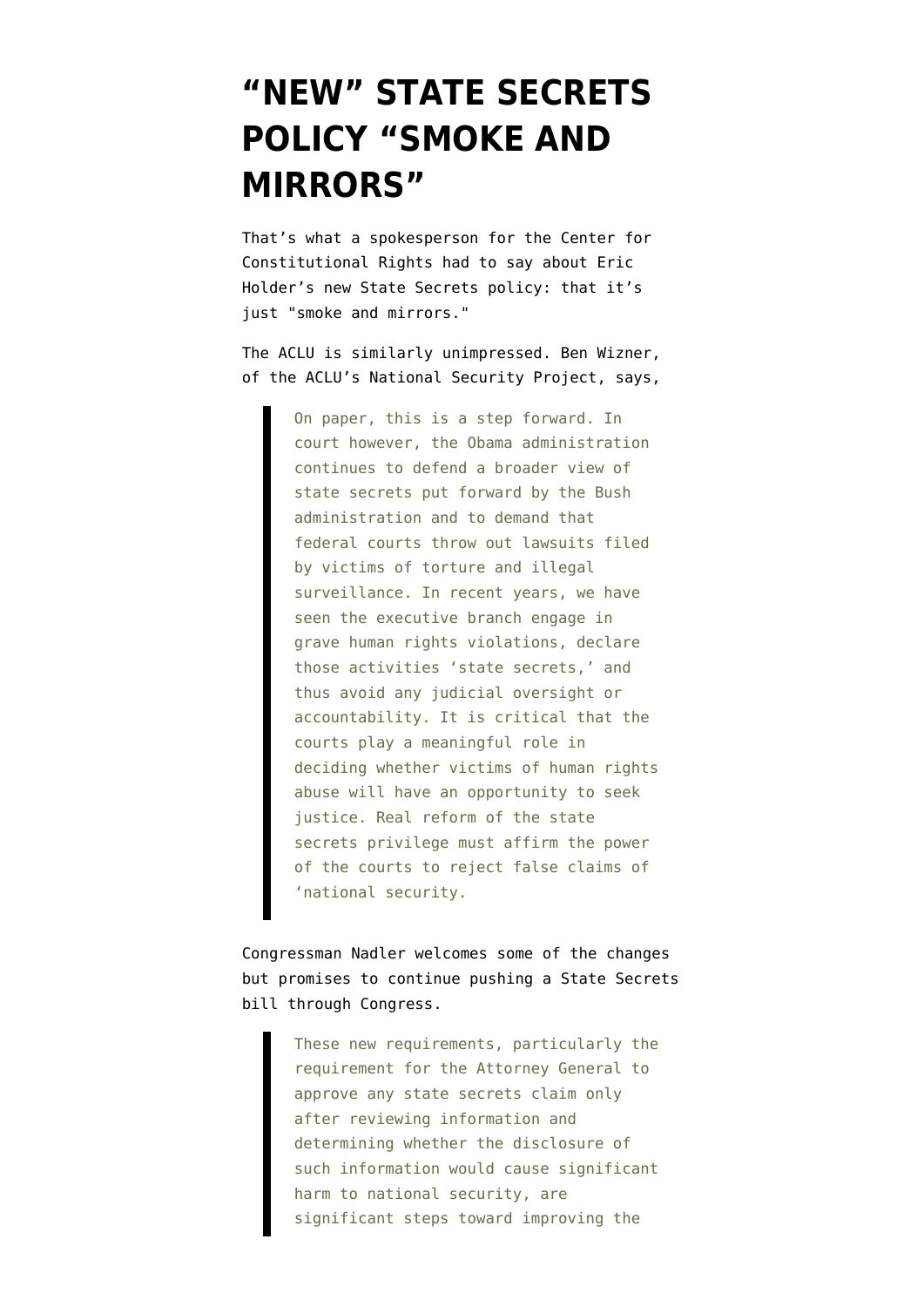use of the state secrets privilege. I also applaud the Attorney General's positive declaration that the state secrets privilege cannot be used to conceal unlawful conduct by the federal government or to prevent the exposure of embarrassing details. Another important change is the mandatory referral to the Inspector General of any case in which assertion of the state secrets privilege raises credible concerns.

These are all critical steps toward transparency and increased due process, and I believe that the Obama Administration has undertaken them in good faith, with both national security and justice in mind. Nevertheless, these reforms fall short of what is necessary. There is still no prohibition against dismissing entire cases from the outset, before the courts and parties have an opportunity to determine whether the information at issue is subject to the privilege and, if so, whether a case can proceed regardless.

We must not understate the extent to which the abuse of the state secrets privilege poses a major threat to our system of justice. We still need legislation to guide the courts, which do not take a consistent approach to claims of state secrets. And we must ensure that all of the necessary reforms are codified into law in order to prevent any future administration from abusing the state secrets privilege. My legislation, H.R. 984, the State Secret Protection Act, will achieve this. I look forward to working with the Obama Administration to see these critical reforms through.

Like Nadler, Senator Leahy lauded some parts of this policy–those that come from his bill on state secrets. But still called for judicial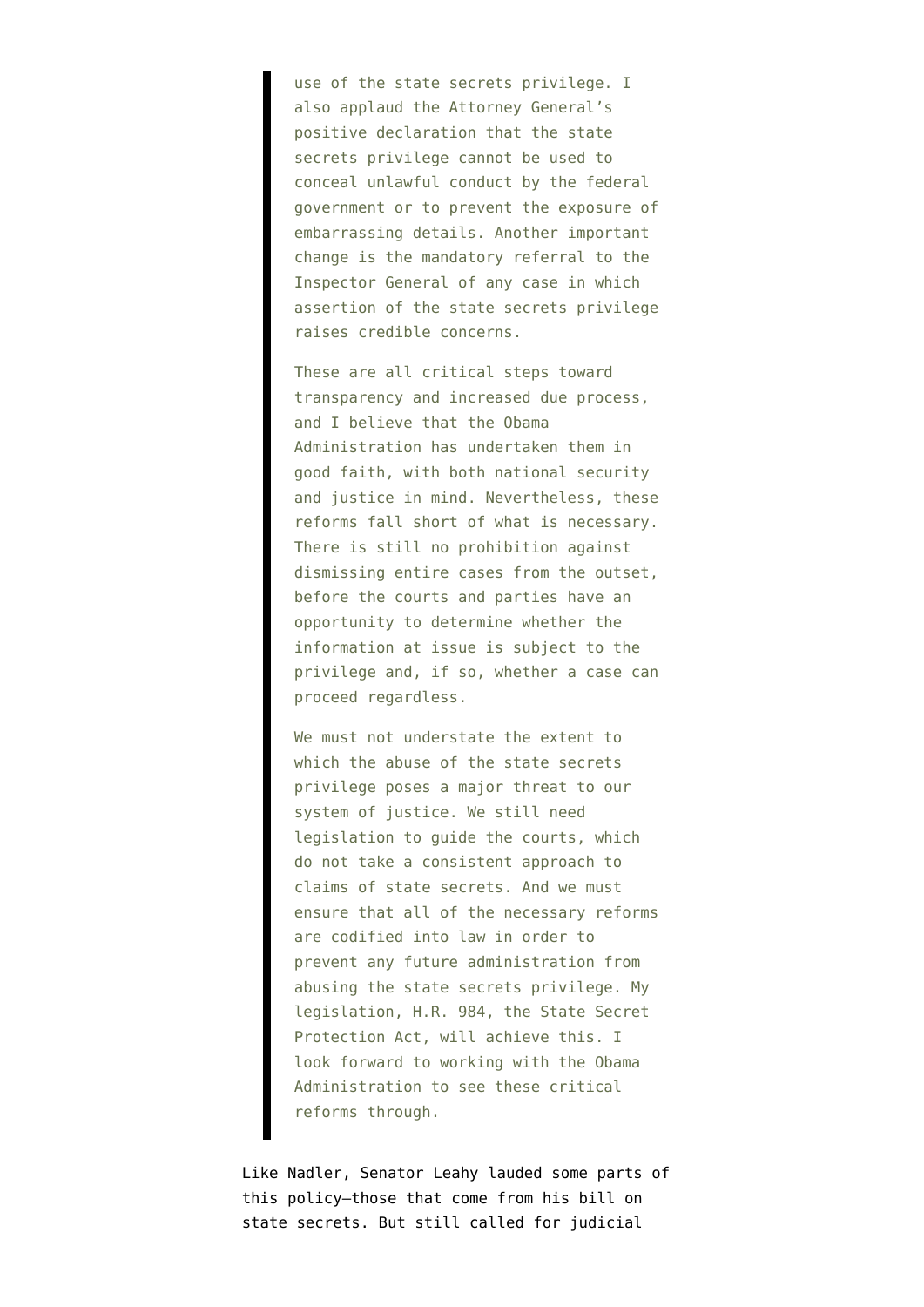## review:

I am pleased that the Attorney General is moving in the right direction to better control assertions of the state secrets privilege. The administration policies announced today bring a higher degree of transparency and accountability to a process previously shrouded in darkness.

The Attorney General's announcement includes several concepts drawn from the States Secrets Protection Act (S.417). The new policy adopts the standard that the government can only assert the state secret privilege in relation to information that could cause significant harm to national security. It also increases the number of internal controls, including the creation of a new Department of Justice State Secrets Review Committee, and requires the Attorney General to personally approve the assertion of the state secrets privilege. These checks draw from critical concepts in the legislation. I remain especially concerned with ensuring that the government make a substantial evidentiary showing to a federal judge in asserting the privilege, and I hope the administration and the Department of Justice will continue to work with Congress to establish this requirement.

## Senator Feingold is more critical than his congressional colleagues, however. He says,

The Bush administration's approach to state secrets was wrong-headed, causing significant public distrust and potentially shielding government wrongdoing and embarrassing mistakes behind a questionable legal doctrine. While I am pleased that the Obama administration recognizes that the Bush